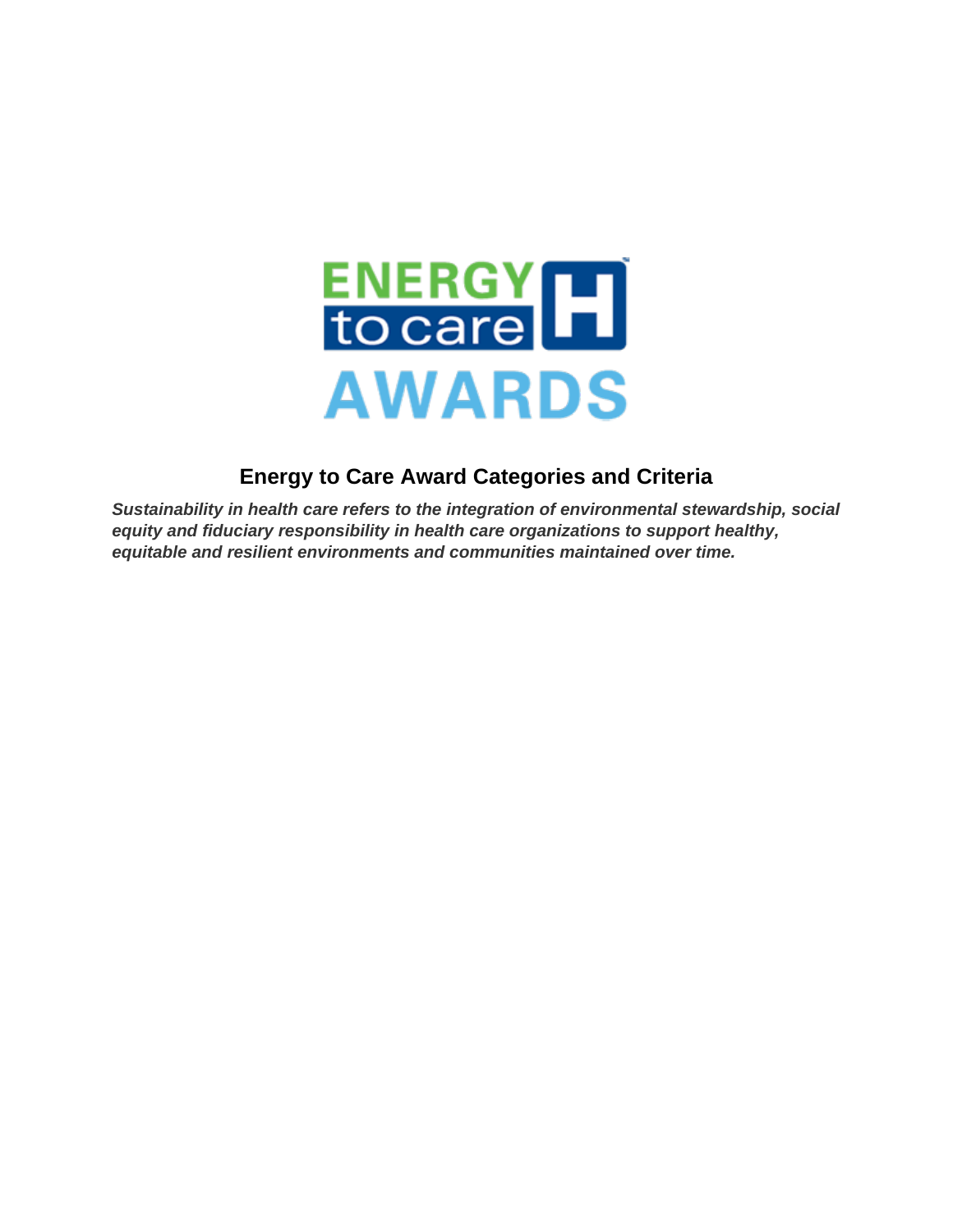# **2022 Energy to Care Award**

The Energy to Care Award honors health care facilities for achievements in health care sustainability. In the inaugural year (2006), ASHE awarded 9 facilities with this prestigious award. These awards have grown to over 250 recipients in 2020. The criteria for winning an Energy to Care award include:

- Facility MUST be tracking energy and water consumption, as well as Greenhouse Gas emissions in the Energy to Care Dashboard. Signature verification of data accuracy is required.
	- $\circ$  NOTE: 10% of award winners' data will be randomly chosen, will be verified for each award cycle.
- Reduction 10% weather normalized source EUI savings in a single year (comparing 2021 to 2019 baseline)
- OR reduction weather normalized source EUI 15% savings over two years (comparing 2021 and 2018)
- OR reduction weather normalized source EUI 5% savings in a single year PLUS previous winner (comparing 2021 to 2019)

*How to WIN and be RECOGNIZED?*

- Track energy, water and greenhouse gas emissions in the Energy to Care Dashboard. To learn more and begin tracking, click [here!](http://www.energytocare.org/dashboard)
	- $\circ$  Energy to Care Award eligibility is visible in the dashboard through the "Awards" Progress" widget!

#### **Awards Progress** Period Ending July 2021



- Energy to Care utility data must be updated and verifiable no later than April 1, 2022 12:00 AM CST.
- ASHE will contact eligible winners no later than May 1, 2022 for the 2022 Award Year.
- Winners will be recognized at the 2022 ASHE Annual Conference, July 17 20, 2022 in Boston, MA.
- Awards, award logos, letter of recognition, and information on purchasing award logo wear will be sent to facilities teams by September 1, 2022.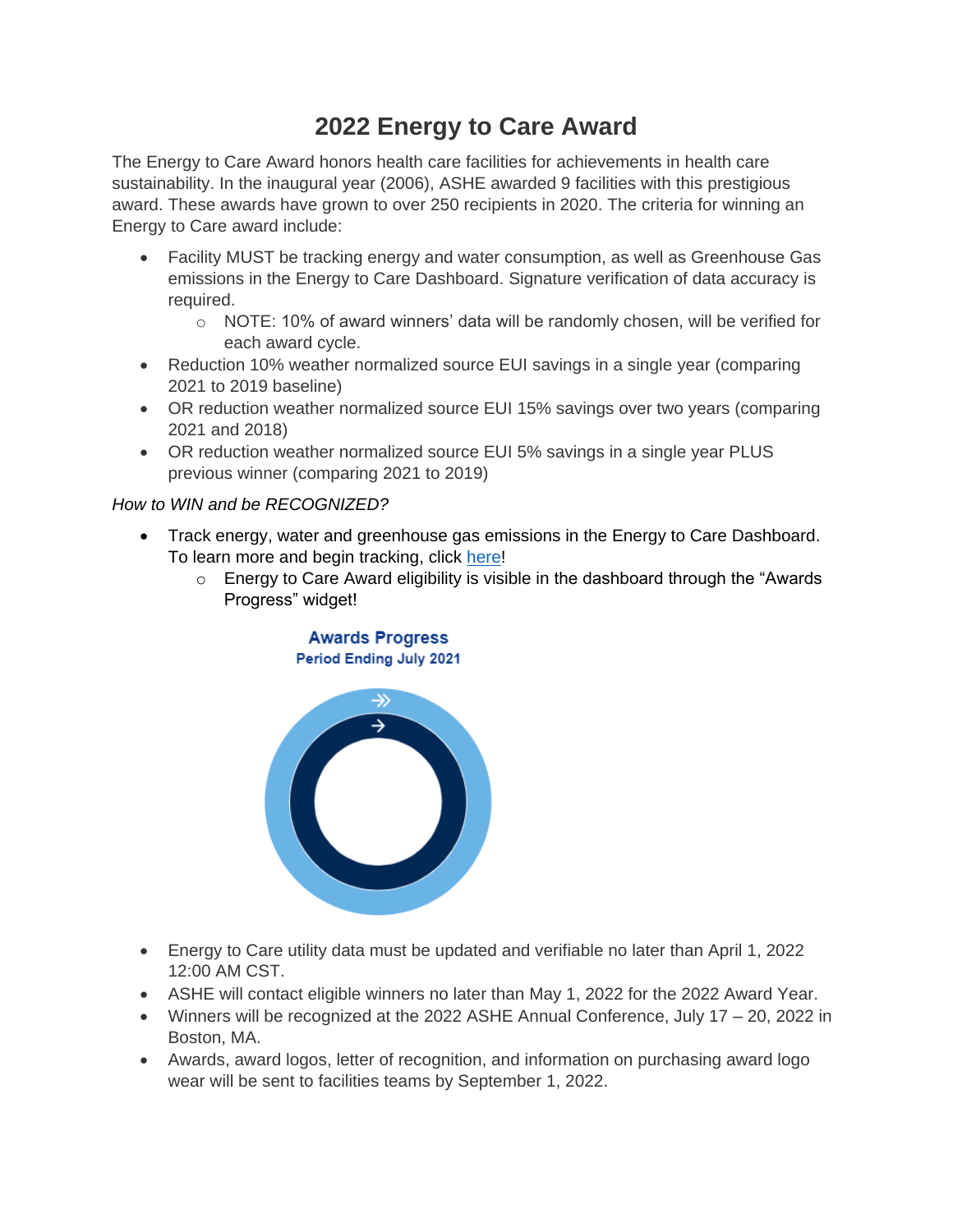# **2022 Energy to Care Sustainability Champion**

The Energy to Care Sustainability Champion recognizes facilities who demonstrate leadership in health care sustainability. Multiple facilities are eligible to win this distinguished award on an annual basis. Applications will be available on the [Energy to Care website](https://www.energytocare.org/energy-care-champion-award) no later than February 1, 2022. Criteria to win this award include:

- Track energy, water and greenhouse gas emissions in the Energy to Care Dashboard. To learn more and begin tracking, click [here.](http://www.energytocare.org/dashboard)
	- o Facilities are required to provide Professional Engineer (PE) verification
- Facility must have an ENERGY STAR score 75 or above
- Facility must be an ENERGY STAR Certified Hospital (must have been certified in 2017, 2018, 2019, 2020, or 2021).
- Facility or system must have a published Sustainability Statement.
- Facility or system must have a designated Sustainability Champion on staff or sustainability lead on staff.
- Facility must have a designated Green Team

#### *How to WIN and be RECOGNIZED?*

- The Energy to Care Sustainability Champion Award is application only process. Applications will be available on the **Energy to Care website no later than February 1**, 2022.
- Winners will be notified no later than May 15, 2022.
- Winners will be recognized at the 2022 ASHE Annual Conference, July 17 20, 2022 in Boston, MA.
- Awards, award logos, letter of recognition, and information on purchasing award logo wear will be sent to facilities teams and the senior leader by September 1, 2022.
- Sustainability Champions will be recognized on the Energy to Care website and in ASHE publications. Champions must agree to submit photos of the facility and access to team members to be interviewed for publications.